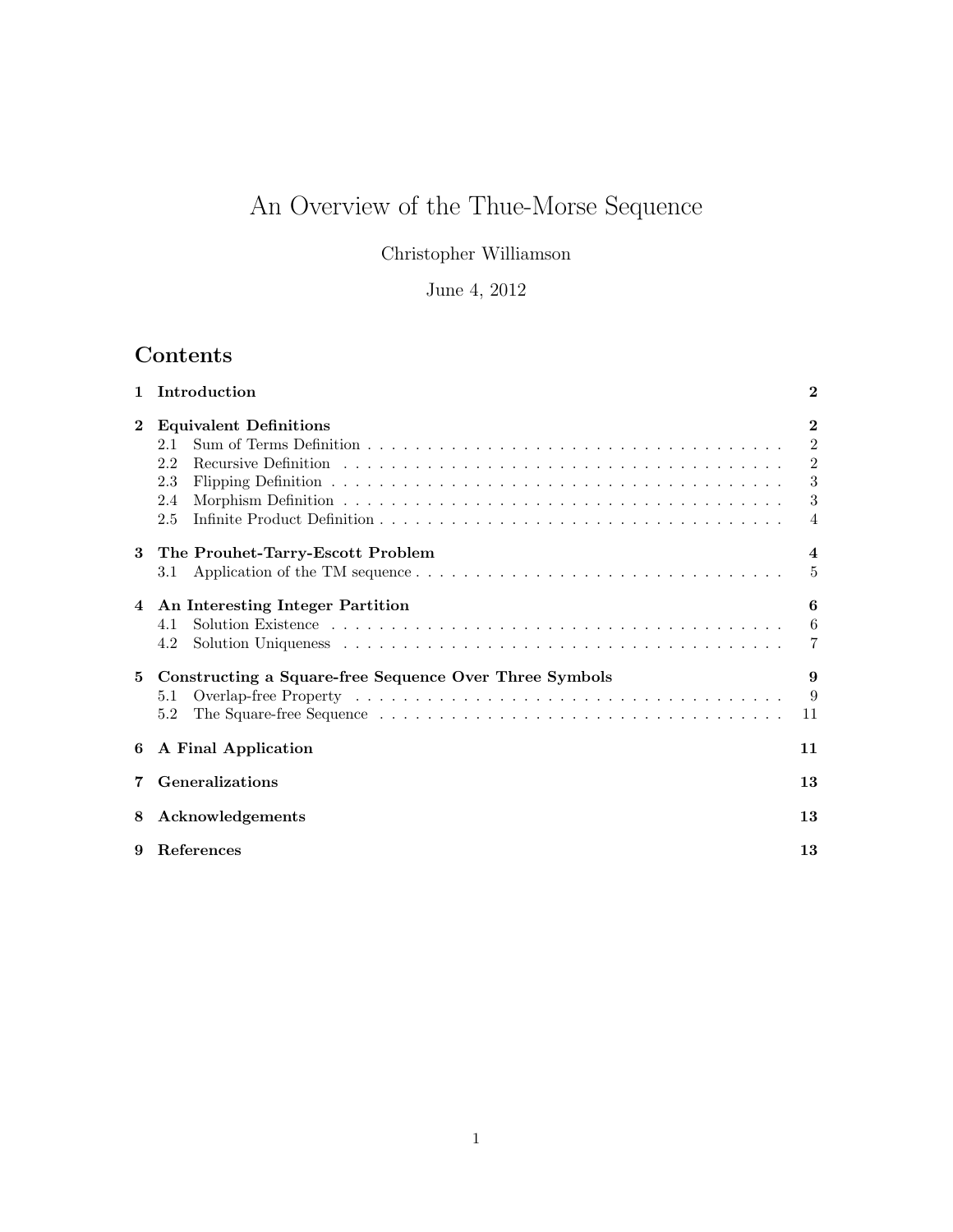## 1 Introduction

The Prouhet-Thue-Morse sequence, more commonly called the Thue-Morse (TM) sequence, is defined on the alphabet  $\Sigma = \{0, 1\}$  and was first considered by Prouhet in 1851 [9]. The sequence has applications in numerous fields of mathematics, and despite the simplicity of the terms in the sequence, we will see that its properties are anything but trivial.

## 2 Equivalent Definitions

There are many different ways to define the TM sequence. Of course, they are all equivalent, but this is not always obvious. In this section, we will review the most commonly seen definitions.

### 2.1 Sum of Terms Definition

**Definition 1.** If  $T_j$  is the j<sup>th</sup> number in the TM sequence, then  $T_j$  equals the number of ones that occur in the base  $2$  expansion of j, mod  $2$ .

For example,  $T_{11} = 1$ , as  $(11)_{10} = (1011)_2$  and 1011 has three ones, which is congruent to one (mod two).

Frequently, the terms of the sequence are seen concatenated together without commas. Here is the beginning of the sequence, written in that form. The reason for the concatenation will become apparent shortly.

#### 011010011001011010010110...

A pair of observations leads to another definition of this sequence. Note that  $T_n = T_{2n}$ , as the multiplication by two simply appends a zero to the binary number, leaving the number of ones unchanged. (Obviously, this statement implies that  $T_n = T_{2^n n}$  for any integer j greater than zero.) Similarly,  $T_n \neq T_{2n+1}$ , and since the sequence consists of only two characters, this is enough to determine the value of  $T_{2n+1}$  from the value  $T_n$ . It is easy to verify that the two above observations are strong enough to define a sequence of their own, even if we had no previous knowledge of the TM sequence (although it is necessary to define a starting value and say that the alphabet size is two).

#### 2.2 Recursive Definition

**Definition 2.** The sequence defined on the alphabet  $\{0,1\}$  by the rules:  $T_0 = 0$ ,  $T_n = T_{2n}$ , and  $T_n \neq T_{2n+1}$  is the Thue-Morse sequence.

With definition 2 established, another construction of the sequence becomes fairly obvious. Say that the first  $2<sup>n</sup>$  terms of the sequence have been written down, and express this partial sequence as  $TM_{2^n}$ . Then construct the next  $2^n$  terms by writing the same sequence,  $TM_{2^n}$  again, except with the numbers flipped. This new sequence of  $2^n$  numbers, which is then appended to the end of the previously found terms, is represented as  $\overline{TM_{2^n}}$ , so that the sequence after one step has become the concatenation of the sequences:  $TM_{2^n}\overline{TM_{2^n}}$ . One more step would produce:  $TM_{2^n}\overline{TM_{2^n}}TM_{2^n}\overline{TM_{2^n}}$ , which is equivalent to  $TM_{2n+1} \overline{TM_{2n+1}}$ , which in turn equals  $TM_{2n+2}$ . Steps 1-4 of this algorithm are: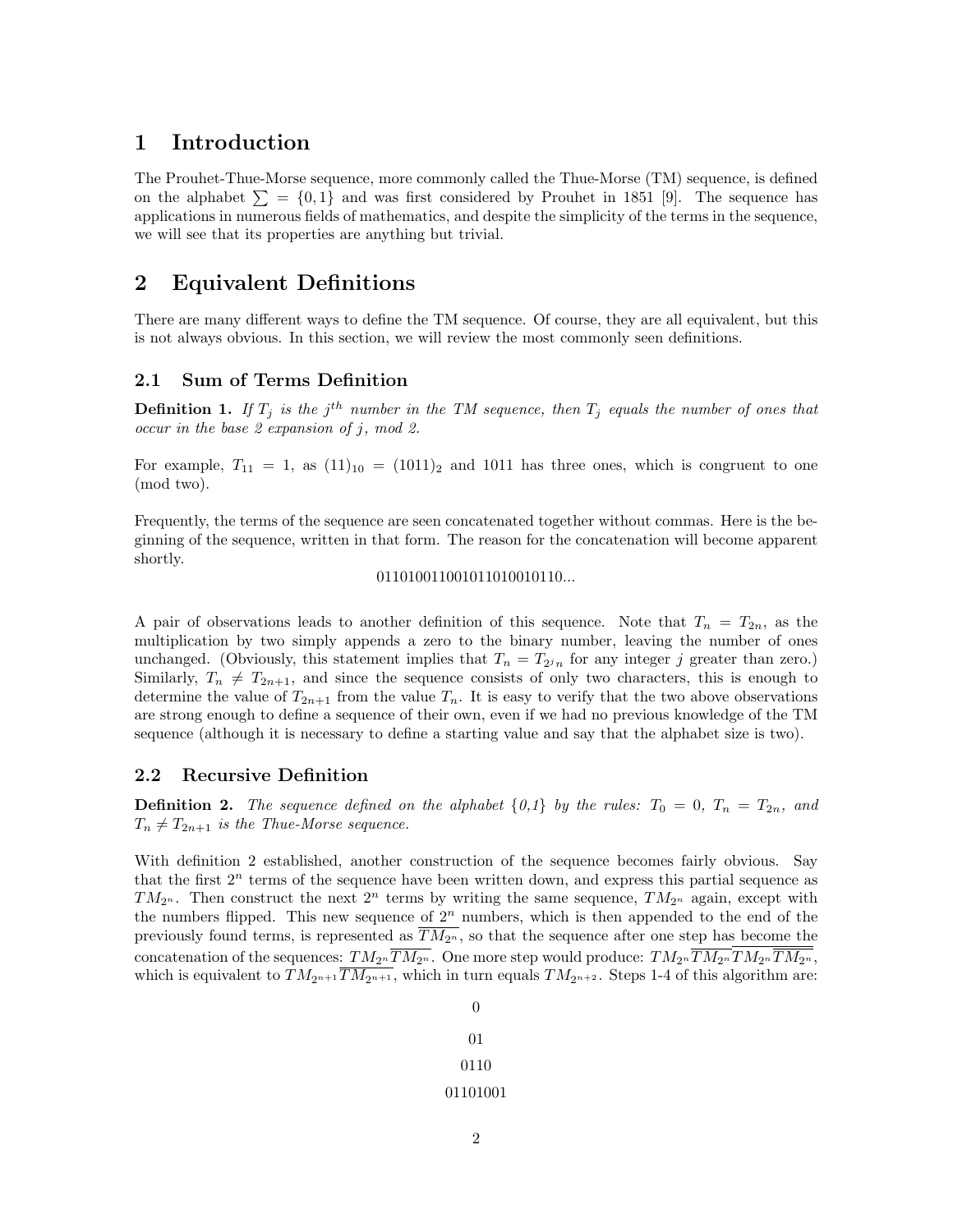#### 0110100110010110

Note that in step 1, we transform the sequence from 0 to 01. It is clear that in step j, we go from a sequence of length  $2^{j-1}$  to a sequence of length  $2^j$ , by taking  $T_n = \overline{T_{n+2^j}}$ . This equality does not hold in general, but is true during step  $j$ . The reason for this is that the largest  $n$  value that could be present during step j is  $2^{j-1}$ . Then, by adding  $2^j$ , we are simply adding a one to the left of the number, which flips the value of the sequence. This flipping algorithm leads to the third definition.

#### 2.3 Flipping Definition

**Definition 3.** Let  $TM_0 = 0$  and  $TM_{2^{n+1}} = TM_{2^n}\overline{TM_{2^n}}$ . Then, the Thue-Morse sequence equals  $TM_{\infty}$ .

This is why the Thue-Morse sequence is sometimes called the Thue-Morse infinite word, and why the commas are removed in favor of concatenation. One can define a language as all the subsequences (starting at 0) of the TM sequence, meaning that the words for the language are  $TM_n$  for every nonnegative integer *n*. The final definition to be mentioned is as follows.

#### 2.4 Morphism Definition

**Definition 4.** Let  $\mu$  be a sequence substitution map defined as  $\mu(0) = 01$  and  $\mu(1) = 10$ . Then, the Thue-Morse sequence can be defined as  $\mu^{\infty}(0) = \mu(\mu(\mu(\ldots \mu(0) \ldots)))$ , which is the substitution map applied infinitely many times to the starting sequence 0.

Note that this means that one can write a finite sequence of zeroes and ones that converges to the Thue-Morse infinite word by writing down zero, and applying the map forever, an action which consists of repeatedly replacing zeroes with 01 and ones with 10. At first glance, it may not even be clear that the sequence limit  $\mu^{\infty}(0)$  is well defined in that it converges. Convergence in this context means that for a given k, there exists an  $\omega$  such that the first k terms of the sequence are the same for all morphisms of the sequence after  $\omega$  (meaning that the first k terms are the same for  $\mu^{\omega}(0), \mu^{\omega+1}(0), \mu^{\omega+2}(0), \mu^{\omega+3}(0), \ldots$ . However, it is readily apparent that the first term of  $\mu^{\omega}(0)$  for any  $\omega$  is 0, and it isn't too hard to see that if the  $n^{th}$  term of the sequence converges for all  $\omega$  after a certain point, that the  $(n+1)^{th}$  and  $(n+2)^{nd}$  terms must converge also. This forms the basis for an inductive proof that  $\mu^{\infty}(0)$  converges. We will now see that from this definition, one can derive the relations seen in definition 2, and conclude that this definition is consistent with the other three.

Since  $\mu^{\infty}(0)$  converges to some sequence, it is legal to say in some sense that  $\mu^{\infty}(0) = \mu^{\infty+1}(0)$ . This simply represents the fact that no terms between the sequences can differ, as this would mean that there existed a k such that  $T_k$  did not hold the same value for all  $\mu^{\omega}(0)$  for all  $\omega$  greater than some integer, a contradiction. We can take advantage of this fact – since applying the morphism to a given sequence simply doubles the index of a given term in the original sequence, we arrive at the fact that  $T_n = T_{2n}$ . Also, when one applies the morphism to  $\mu^{\omega}(0)$ , the  $(2n+1)^{th}$  term of  $\mu^{\omega+1}(0)$ coincides with the second number in the morphism mapping of the  $n^{th}$  term of  $\mu^{\omega}(0)$ , which is always the opposite number of the  $n^{th}$  term of  $\mu^{\omega}(0)$ . Thus,  $T_n \neq T_{2n+1}$ , as we know that the sequence of repeated substitutions converges. Then, since the first term is always 0, we see that this definition is equivalent to definition 2. There is one interesting consequence of this definition–that the Thue-Morse sequence is a fractal sequence.

**Definition 4.1** A sequence is fractal if it displays self similarity, in that there exists a modification that can be made to the sequence that results in the same sequence again.

Theorem 1. The Thue-Morse sequence is a fractal sequence, with the rule that the removal of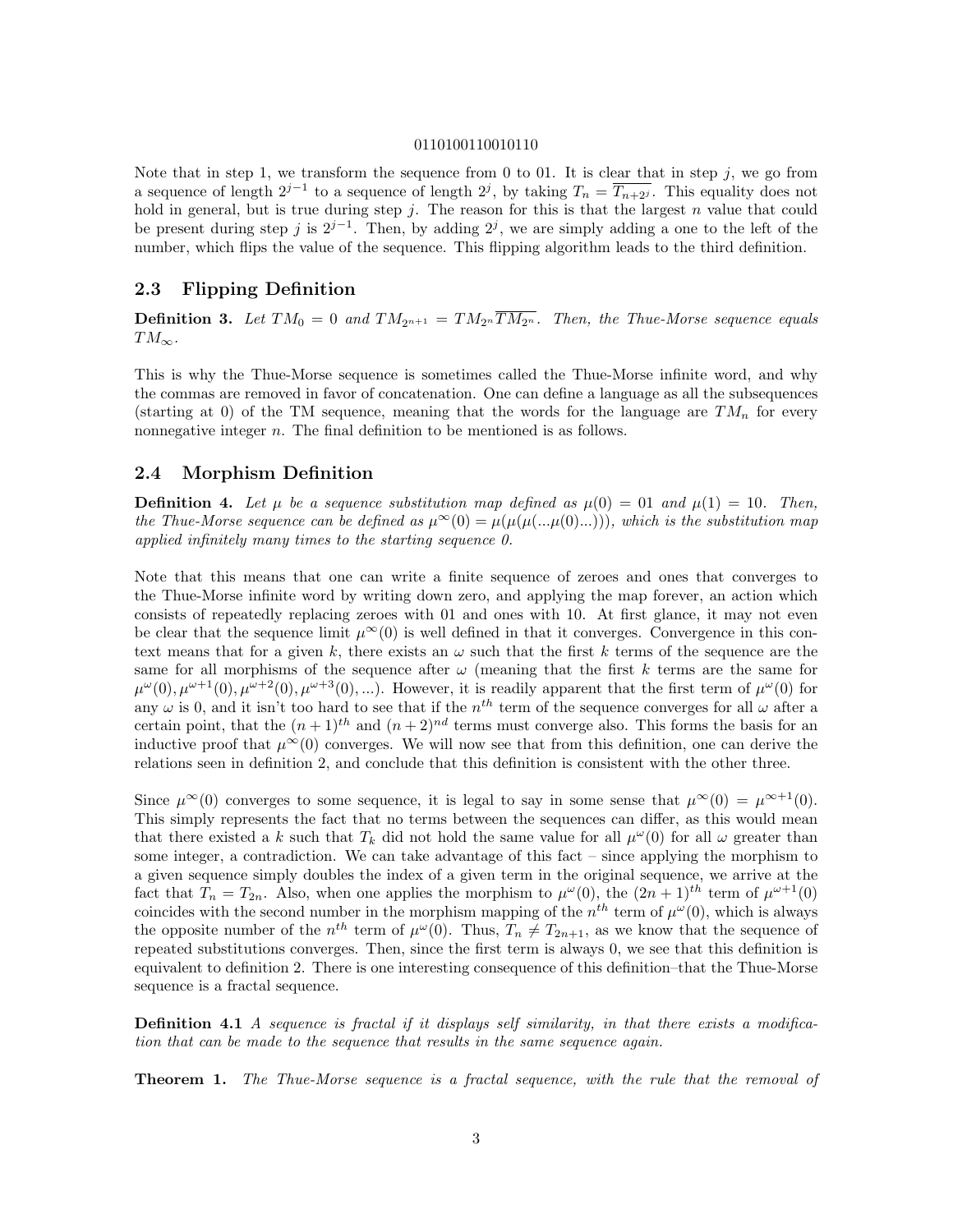every odd indexed term results in the original sequence.

Proof. The removal of all the odd-indexed terms from the Thue-Morse sequence coincides exactly with the transformation from  $\mu^{\infty}(0)$  to  $\mu^{\infty-1}(0)$ . These two are the same sequence, by the convergence of the sequence of sequences  $\mu^{\omega}(0)$ . Alternatively, recall that  $T_n = T_{2n}$ . Then, the removal of the terms at odd indices causes the remaining terms' indices to halve, which does not change the sequence.

#### 2.5 Infinite Product Definition

First, define a sequence with terms  $a_i$  (which equal 0 or 1) such that the following equation holds for values of  $x$  that yield convergence:

$$
\prod_{i=0}^{\infty} (1 - x^{2^i}) = \sum_{j=0}^{\infty} (-1)^{a_j} x^j
$$

By considering expanding out the terms,

$$
(1-x)(1-x^2)(1-x^4)(1-x^8)...
$$

one sees that the sum will contain monomials of every possible positive integer power, as  $x^n$  is formed by multiplying out all the terms with an exponent that occurs in the binary expansion of  $n$ .

For example, if  $n = 9$ , then the monomial  $x^n$  is formed by multiplying together x and  $x^8$ , as the base-2 expansion of 9 contains ones in precisely the 1's place and the 8's place. Since every number has a unique expression in base 2, and since every power of 2 is available in the infinite product, a term  $x^n$  exists for all positive integers n (and it has a unique coefficient).

Now, we must consider the coefficients of these terms. Since the formation of  $x^n$  involves the multiplication of a number of terms equal to the number of ones in its binary expansion, we arrive at the fact that the coefficient is simply equal to  $(-1)^Y$ , where Y is the number of ones in the binary expansion. So, if a number n has an even number of ones in its base-2 expansion,  $a_n = 0$  and an odd number of ones yields  $a_n = 1$ . Note that by definition 1,  $T_n = a_n$ . We now arrive at the fifth definition of the Thue-Morse sequence.

**Definition 5.** The terms of the Thue-Morse sequence,  $T_i$ , defined with values  $\{0,1\}$  are the numbers such that the following equation holds for values of  $x$  that allow the product and sum to converge.

$$
\prod_{i=0}^{\infty} (1 - x^{2^i}) = \sum_{j=0}^{\infty} (-1)^{T_j} x^j
$$

## 3 The Prouhet-Tarry-Escott Problem

The PTE problem, also commonly called the multigrades problem, asks for two disjoint sets A and B of  $n$  integers such that for all integers  $k$  in a certain range,

$$
\sum_{j \in A} j^k = \sum_{j \in B} j^k
$$

The Thue-Morse sequence is a valuable tool for solving a very general version of this problem.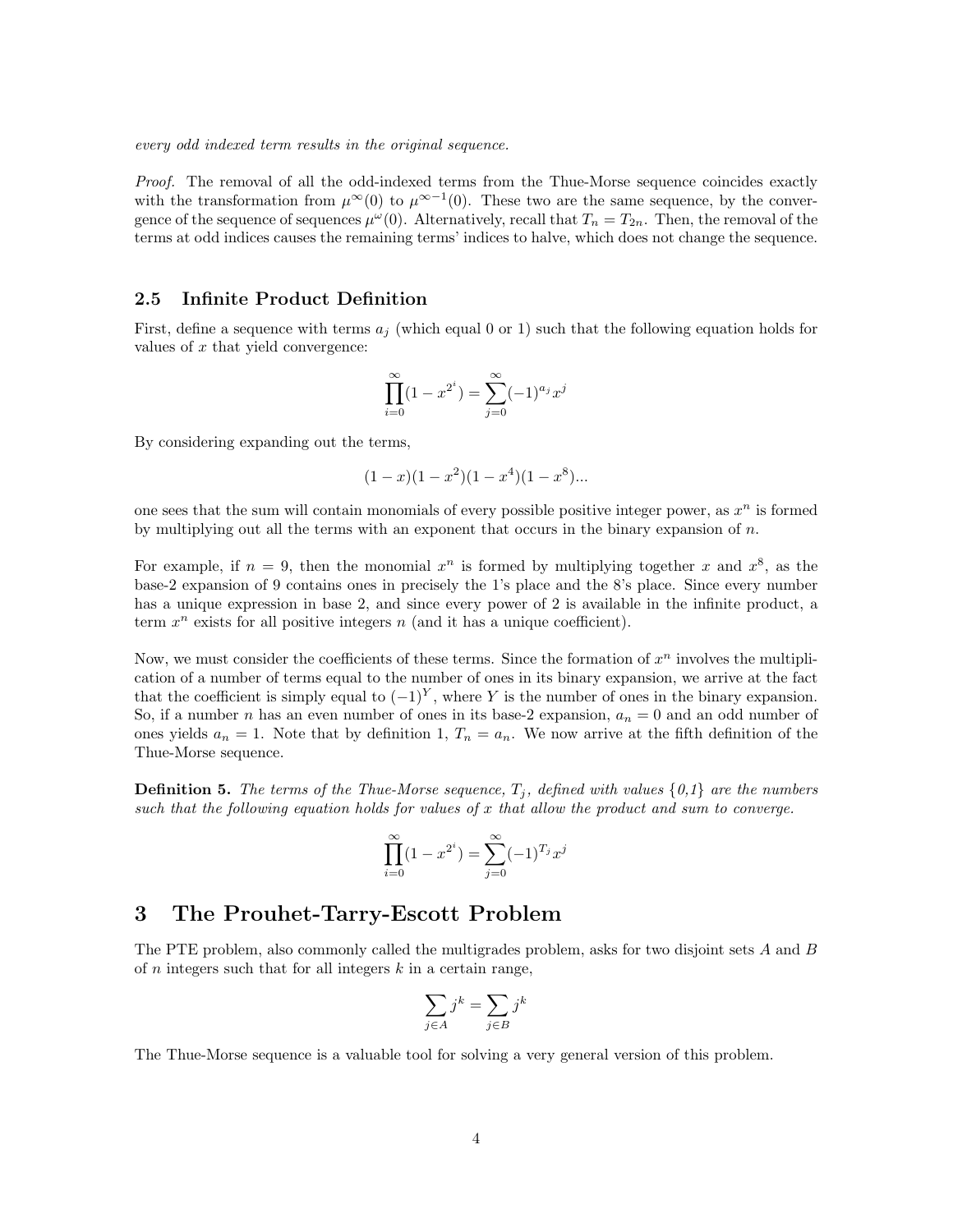#### 3.1 Application of the TM sequence

The TM sequence can be used to solve this problem by defining the sets  $A$  and  $B$  to be sets of indices depending on the value of the sequence. Due to the infinite length of the TM sequence, these sets can becomes arbitrarily large, and if both sets contains  $2<sup>c</sup>$  integers, then we will be able to have k range from 0 to c. We will see that application of the TM sequence requires that the sets contain a power of two elements, but we will be able to generalize from simply taking powers of the elements to evaluating general polynomials of degree from 0 to c at the elements.

First, define the sets  $X_k$  and  $Y_k$  (taking the names of A and B). Let  $X_k$  contain the indices i less than  $2^{k+1}$  where  $T_i$  is zero and  $Y_k$  contain the indices j less than  $2^{k+1}$  where  $T_j$  is 1. Note that in the notation of definition 3,  $TM_1$  has an equal number of zeroes and ones among its  $2^1$  terms. Since each subsequent  $TM_k$  is formed by concatenating  $TM_{k-1}$  and the reverse of  $TM_{k-1}$ , each  $TM_k$  has an equal number of zeroes and ones. The implication of this is that among the first  $2^{k+1}$  terms of the Thue-Morse sequence (for  $k \geq 0$ ), there are  $2^k$  zeroes and the same number of ones. So, we have:  $|X_k| = |Y_k|$ . Then, Honsberger [6] proves the following.

**Theorem 2.** For any polynomial  $f$  of degree not exceeding  $k$ ,

$$
\sum_{n \in X_k} f(n) = \sum_{n \in Y_k} f(n).
$$

*Proof.* The proof is straightforward, and by induction on k. First, note that if  $k = 0$ , the property holds because there are the same number of terms in  $X_k$  and  $Y_k$ . Now, assume the truth of the property for polynomials of degree not exceeding  $k$ , and let  $g$  be a polynomial that gives the following difference:

$$
g(n) = h(n + 2^{k+1}) - h(n)
$$

where h is an arbitrary polynomial of degree at most  $k + 1$ . Then, due to the cancellation of the highest power terms,  $g$  is of degree at most  $k$ , and we can assume that:

$$
\sum_{n \in X_k} g(n) = \sum_{n \in Y_k} g(n)
$$

It follows that

$$
\sum_{n \in X_k} (h(n + 2^{k+1}) - h(n)) = \sum_{n \in Y_k} (h(n + 2^{k+1}) - h(n))
$$
  

$$
\sum_{n \in X_k} h(n + 2^{k+1}) - \sum_{n \in X_k} h(n) = \sum_{n \in Y_k} h(n + 2^{k+1}) - \sum_{n \in Y_k} h(n)
$$
  

$$
\sum_{n \in X_k} h(n + 2^{k+1}) + \sum_{n \in Y_k} h(n) = \sum_{n \in Y_k} h(n + 2^{k+1}) + \sum_{n \in X_k} h(n)
$$

It follows from definition 3 that if one shifts a term from the first  $2^{k+1}$  terms in the TM sequence by  $2^{k+1}$ , that the value flips. Therefore, the above equation becomes

$$
\sum_{n \in (Y_{k+1} \setminus Y_k)} h(n) + \sum_{n \in Y_k} h(n) = \sum_{n \in (X_{k+1} \setminus X_k)} h(n) + \sum_{n \in X_k} h(n)
$$

$$
\sum_{n \in Y_{k+1}} h(n) = \sum_{n \in X_{k+1}} h(n)
$$

The theorem is then proved, as h is a general polynomial of degree at most  $k + 1$ .

Example.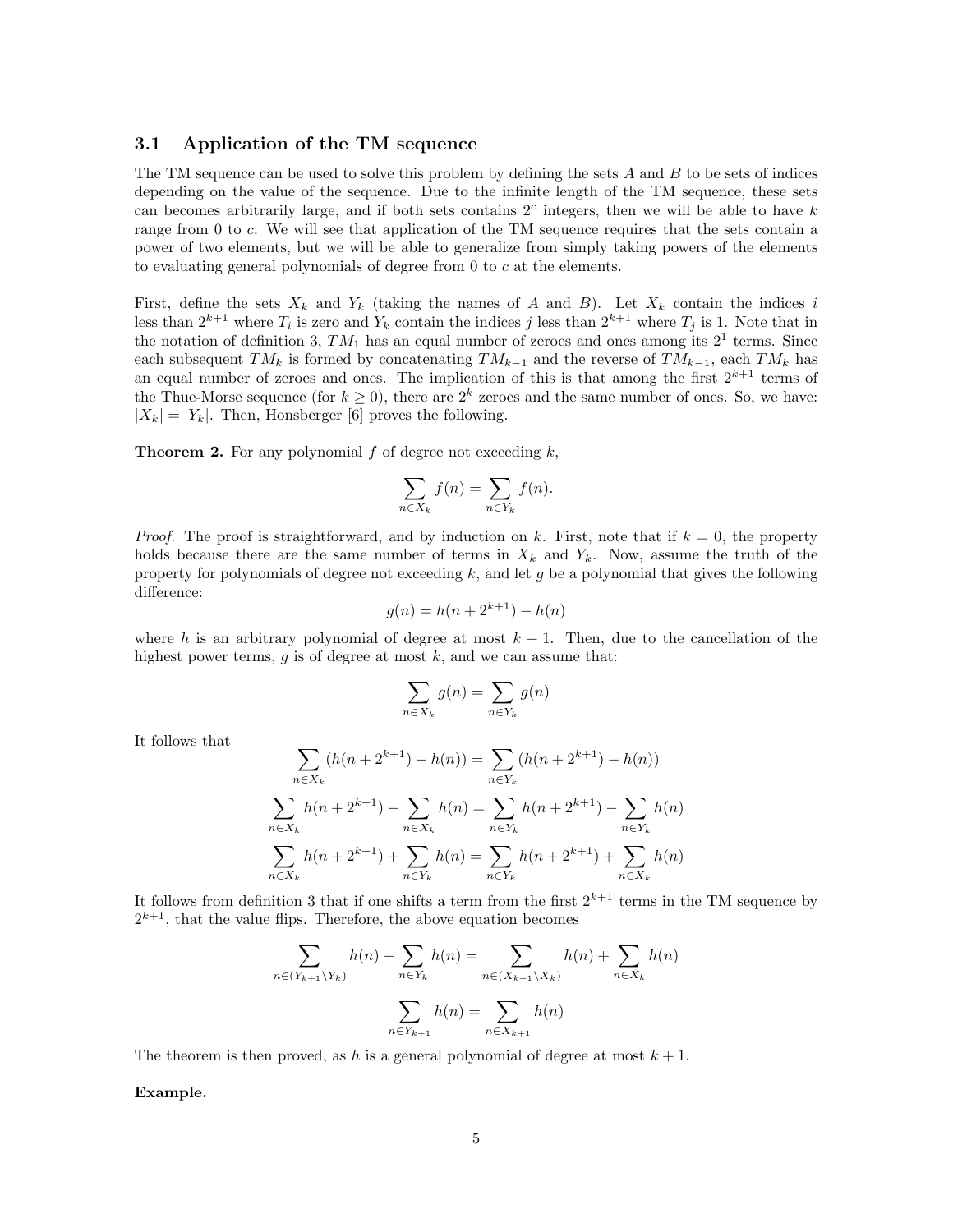Let  $f(x) = x^2 + x + 2$  (note that it is not necessary for the coefficients to be integers). Take k to be 2, which means that  $X_2 = \{0, 3, 5, 6\}$  and  $Y_2 = \{1, 2, 4, 7\}$ . Then, we have:

 $f(0) + f(3) + f(5) + f(6) = 2 + 14 + 32 + 44 = 92 = 4 + 8 + 22 + 58 = f(1) + f(2) + f(4) + f(7)$ 

## 4 An Interesting Integer Partition

If one recalls the definition given in the previous section of  $X_k$  and  $Y_k$ , then one can consider  $X_\infty$  and  $Y_{\infty}$  (to be renamed X and Y). These are the infinite sets that contain the indices at which the TM sequence is zero (in the case of  $X$ ) or one (in the case of Y). Another interesting problem that can be solved via the TM sequence is to create a partition of the non-negative integers such that given an integer  $n$ ,  $n$  can be represented as a sum of two distinct numbers in the same number of ways for each set. Call this the property of an integer partition property P. Then, we have another theorem.

Theorem 3. A partition of the non-negative integers has property P if and only if that partition is  $X, Y$  (proved by Lambek and Moser in 1959 [7]).

#### 4.1 Solution Existence

Let  $X$  and  $Y$  be our two partitions, defined as described above. Also, let the countable number of elements of X (resp. Y) be denoted as  $x_i$  (resp.  $y_i$ ). Then, define two functions,  $X(t)$  and  $Y(t)$  for t values that yield convergence, where

$$
X(t) = \sum_{x_j \in X} t^{x_j} = t^0 + t^3 + t^5 + t^6 + \dots
$$

$$
Y(t) = \sum_{y_j \in Y} t^{y_j} = t^1 + t^2 + t^4 + t^7 + \dots
$$

Note that the section justifying definition 5 allows us to say that when  $\prod_{i=0}^{\infty} (1-t^{2^i})$  is expanded out into a sum, the terms with negative coefficient (which must be -1) correspond to those with an odd number of ones in the binary expansion of the exponent. Likewise, the terms with a positive coefficient (namely, 1), have an exponent with an even number of ones in the binary expansion. Since X is the set with the numbers that have an even number of ones and Y is the set of numbers with an odd number of ones, we arrive at:

$$
\prod_{i=0}^{\infty} (1 - t^{2^i}) = X(t) - Y(t).
$$

Recalling the sum of the geometric series, and noting that every non-negative integer is represented once as an exponent of a term in either  $X(t)$  or  $Y(t)$ , we also know that

$$
X(t) + Y(t) = \frac{1}{1-t}
$$

We can combine these facts to determine that

$$
(X(t) + Y(t))(X(t) - Y(t)) = \prod_{i=1}^{\infty} (1 - t^{2^i}) = (1 - t^2)(1 - t^4)(1 - t^8)...
$$

Note that we can expand out the terms of the left-most term in the set of above equalities to obtain  $X^2(t) - Y^2(t)$ . Also, by considering

$$
\prod_{i=0}^{\infty} (1 - t^{2^i}) = X(t) - Y(t).
$$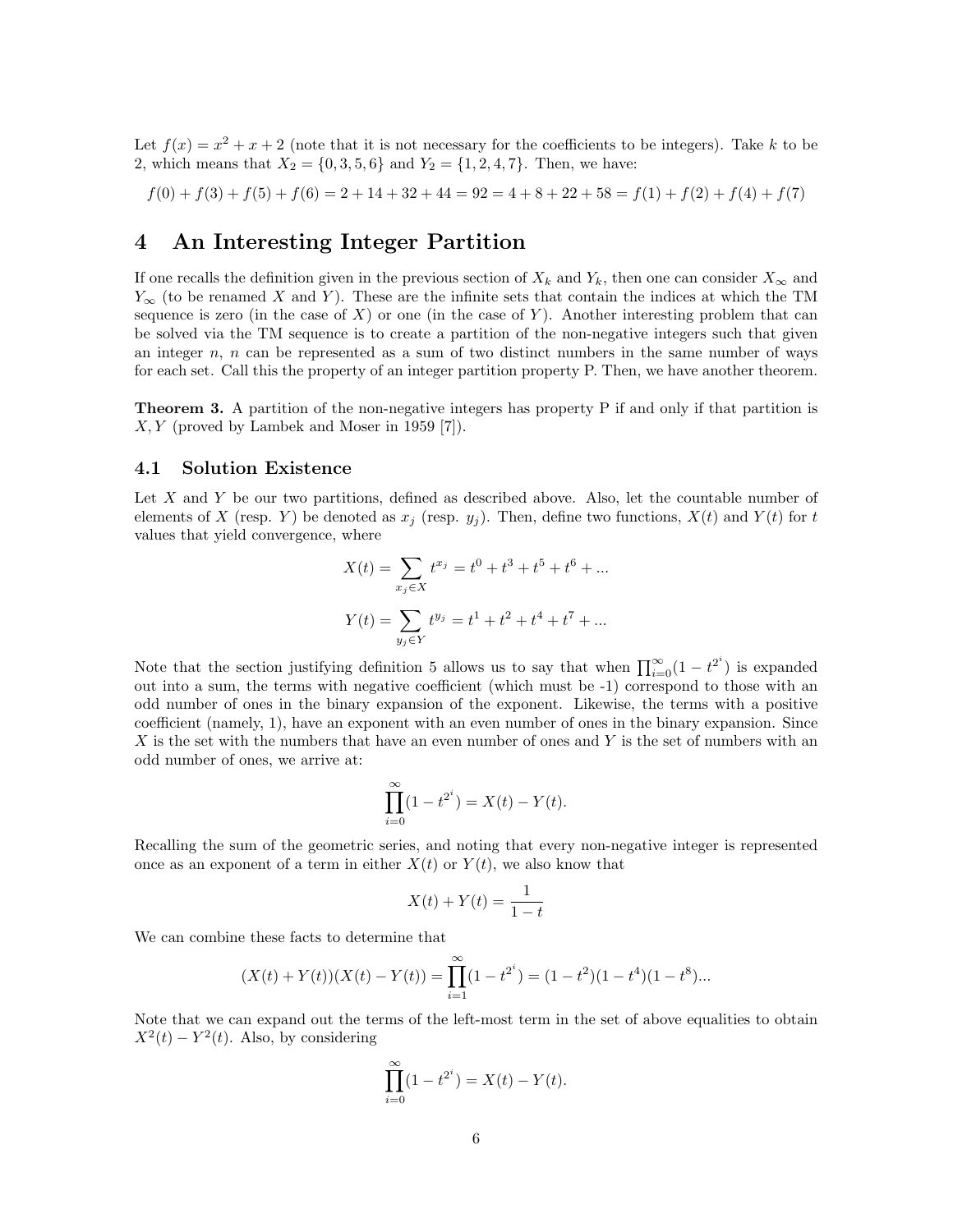but replacing t with  $t^2$ , we see that

$$
\prod_{i=1}^{\infty} (1 - t^{2^i}) = X(t^2) - Y(t^2).
$$

Finally, it is now apparent that

$$
X^{2}(t) - Y^{2}(t) = X(t^{2}) - Y(t^{2}) \Longrightarrow X^{2}(t) - X(t^{2}) = Y^{2}(t) - Y(t^{2}).
$$

Considering the functions

$$
X^{2}(t) = (t^{0} + t^{3} + t^{5} + t^{6} + ...) (t^{0} + t^{3} + t^{5} + t^{6} + ...)
$$

and

$$
Y^{2}(t) = (t^{1} + t^{2} + t^{4} + t^{7} + ...) (t^{1} + t^{2} + t^{4} + t^{7} + ...),
$$

we can see that the coefficient on some monomial  $t<sup>m</sup>$  for odd m in the first (or second) expansion is simply twice the number of distinct ways that two exponents in the equations (or elements in the set X or Y can be added to make m. For example,  $t^8$  will have a coefficient of 2 in  $X^2(t)$  due to the following two multiplications:  $t^3t^5$  and  $t^5t^3$ . If m is even, then for a given  $X^2(t)$  or  $Y^2(t)$ , nothing is different unless  $\frac{m}{2}$  occurs as an exponent in whichever function we are considering (before expansion). For example, this occurs for  $m = 6$  in  $X^2(t)$ , as a  $t^3$  term is present before any expansion. In this case, the coefficient for  $t^m$  will be one greater than is desired, as we want the coefficient to give the number of ways of adding two *distinct* numbers in X or Y to reach  $m$ . So, the subtraction of the function  $X(t^2)$  from  $X^2(t)$  and of the function  $Y(t^2)$  from  $Y^2(t)$  corrects the coefficients by subtracting one from the coefficients of terms with exponents m where  $\frac{m}{2}$  also occurs in the same set as m. Since the equality of

$$
X^{2}(t) - X(t^{2}) = Y^{2}(t) - Y(t^{2})
$$

has been established, we know that these coefficients (which give twice the number of ways that  $m$ can be represented) are the same for both sets, meaning that  $X$  and  $Y$  give a partition of the integers that has the desired property – any number  $m$  can be represented as the sum of two distinct members from  $X$  or from  $Y$  in the same number of ways.

#### 4.2 Solution Uniqueness

We will prove the uniqueness of this partition just as we usually  $d\sigma$  – assume that there is another partition with the same property and show that it must be equal to the previous partition  $X, Y$ .

Let  $C$  and  $D$  be a new partition of the non-negative integers, and without loss of generality, assume that  $0 \in C$ . We now define functions related to the sets in the same ways before, except now we do not know exactly what numbers are in the exponents.

$$
C(t) = \sum_{c_j \in C} t^{c_j} = t^{c_1} + t^{c_2} + t^{c_3} + t^{c_4} + \dots
$$

$$
D(t) = \sum_{d_j \in D} t^{d_j} = t^{d_1} + t^{d_2} + t^{d_3} + t^{d_4} + \dots
$$

Since  $C$  and  $D$  are a partition of the integers, we again have

$$
C(t) + D(t) = \frac{1}{1-t}.
$$

Using the exact same reasoning as before, we know that the coefficients on a given monomial in the expansion of  $C^2(t) - C(t^2)$  or  $D^2(t) - D(t^2)$  give twice the number of distinct ways of summing two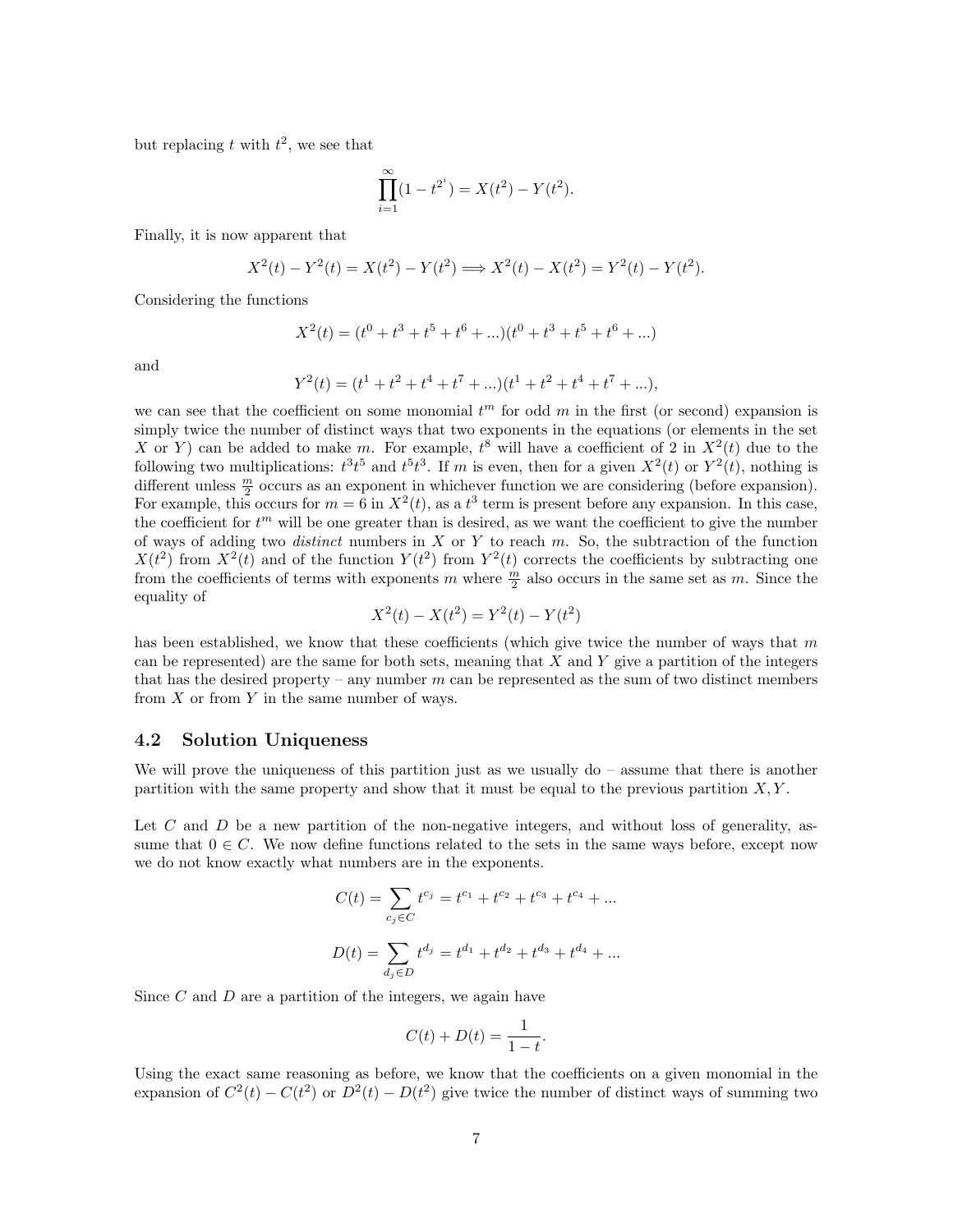different numbers in  $C$  or  $D$  to obtain the exponent. Since we have assumed that  $C$  and  $D$  give another partition with the desired property, we can state the following as an equality, and continue working to find that the  $C, D$  partition is the same as the  $X, Y$  partition.

$$
C^{2}(t) - C(t^{2}) = D^{2}(t) - D(t^{2})
$$

By rearranging this so that the terms with the function squared are on the same side and the terms with the argument squared are on the opposite side, and then factoring, we reach

$$
(C(t) + D(t))(C(t) - D(t)) = C(t2) - D(t2),
$$

which implies

$$
C(t) - D(t) = (1 - t)(C(t2) - D(t2)).
$$

Note that t can be replaced with  $t^2$  or  $t^4$  or  $t^{2j}$  to obtain

$$
C(t^2) - D(t^2) = (1 - t^2)(C(t^4) - D(t^4)),
$$
  
\n
$$
C(t^4) - D(t^4) = (1 - t^4)(C(t^8) - D(t^8)),
$$
  
\n
$$
\vdots
$$
  
\n
$$
C(t^{2^j}) - D(t^{2^j}) = (1 - t^{2^j})(C(t^{2^{j+1}}) - D(t^{2^{j+1}})).
$$

We can see that by starting with the equation for  $C(t) - D(t)$  and by replacing the right most term,  $C(t^2) - D(t^2)$ , with the expression  $(1 - t^2)(C(t^4) - D(t^4))$  we obtain

$$
C(t) - D(t) = (1 - t)(1 - t2)(C(t4) - D(t4)).
$$

This process can be continued indefinitely, by continually replacing the right-most term of the current equation by the right side of the next equation. Thus,

$$
C(t) - D(t) = \left(\prod_{j=0}^{N} (1 - t^{2^j})\right) (C(t^{2^{N+1}}) - D(t^{2^{N+1}}))
$$

for any arbitrarily large  $N$ . Note that we can take the limit as  $N$  tends to infinity, to obtain:

$$
C(t) - D(t) = \prod_{j=0}^{\infty} (1 - t^{2^j}).
$$

More formally, the absolute value of the difference  $\delta_N$  between  $C(t) - D(t)$  and the partial product up to  $N$  is:

$$
\delta_N = \left| [C(t) - D(t)] - \prod_{j=0}^N (1 - t^{2^j}) \right| = \left| (C(t^{2^{N+1}}) - D(t^{2^{N+1}})) \prod_{j=0}^N (1 - t^{2^j}) - \prod_{j=0}^N (1 - t^{2^j}) \right|
$$

$$
\delta_N = \left| \prod_{j=0}^N (1 - t^{2^j}) \left( (C(t^{2^{N+1}}) - D(t^{2^{N+1}})) - 1 \right) \right| = \left| \prod_{j=0}^N (1 - t^{2^j}) \right| \left| \left( (C(t^{2^{N+1}}) - D(t^{2^{N+1}})) - 1 \right) \right|
$$

Since the t values were chosen so that the infinite product converges, we can say that there exists a number M such that  $M \ge \left| \prod_{j=0}^{N} (1 - t^{2^j}) \right|$  for all N. Thus,

$$
\delta_N \leq M \left| \left( (C(t^{2^{N+1}}) - D(t^{2^{N+1}})) - 1 \right) \right|
$$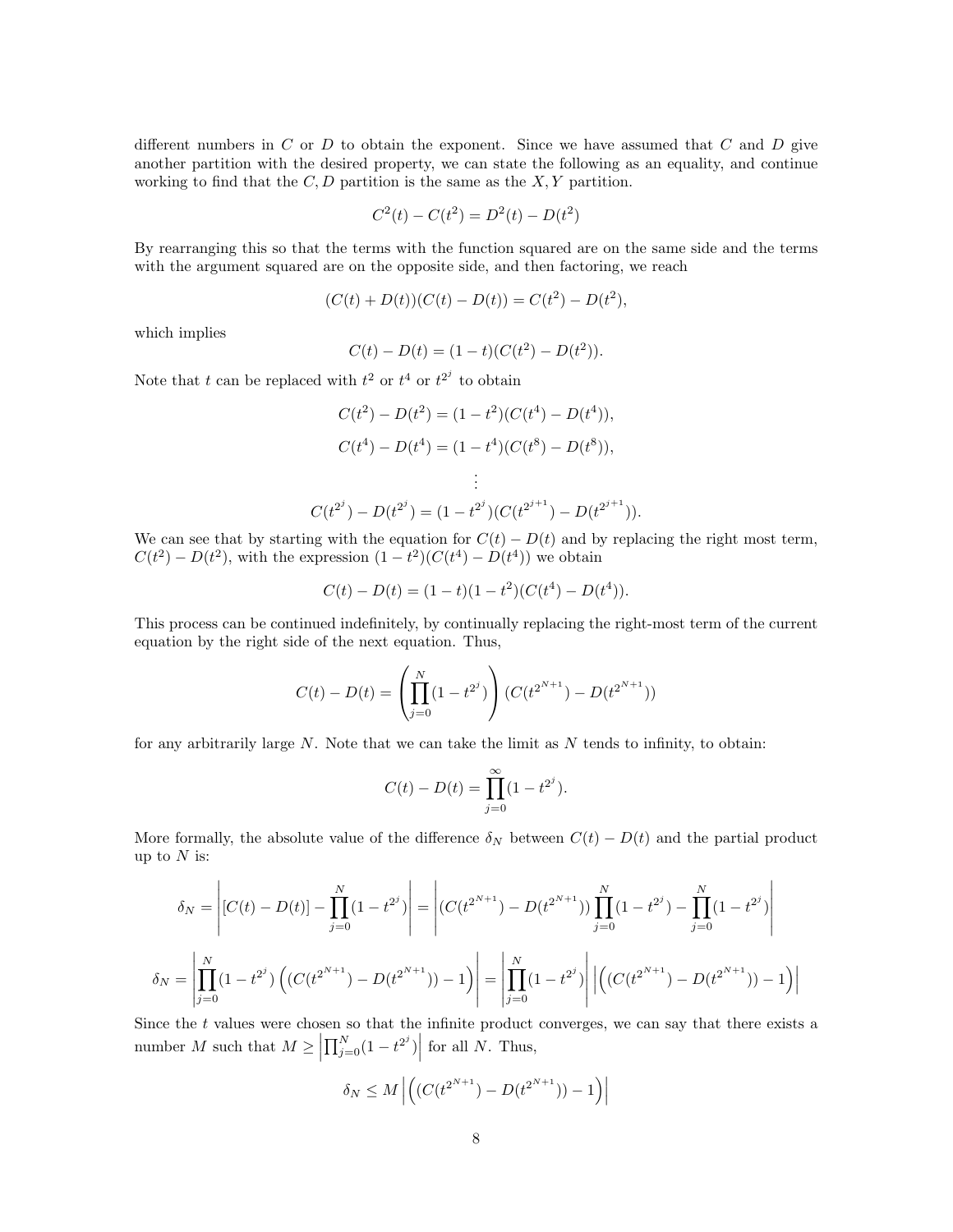Note that  $C(t)$  and  $D(t)$  also are only defined for t values where the functions converge uniformly, perhaps by requiring that  $t \in (0, 1 - \epsilon]$  for a positive  $\epsilon$  with absolute value less than one. Since

$$
\lim_{N \to \infty} (C(t^{2^{N+1}}) - D(t^{2^{N+1}})) = 1
$$

for  $t \in (0, 1 - \epsilon]$  (as every term vanishes except for the  $t^0$  term in  $C(t)$ ), we have:

$$
\lim_{N \to \infty} \delta_N \le \lim_{N \to \infty} M((C(t^{2^{N+1}}) - D(t^{2^{N+1}})) - 1) = 0
$$

So, it is legal to say that

$$
C(t) - D(t) = \prod_{j=0}^{\infty} (1 - t^{2^j}).
$$

The terms  $t^m$  in the expansion of the above product with positive (resp. negative) coefficients have exponent  $m \in C$  (resp. in D) and recalling definition 5, we know that the terms  $t^m$  with positive (negative) coefficient have an even (odd) number of ones in the binary expansion of m. Thus, we reach the fact that the partition  $C, D$  equals the partition  $X, Y$ , proving the uniqueness of such a partition.

## 5 Constructing a Square-free Sequence Over Three Symbols

Definition 6. A square free sequence is a sequence that contains no pattern of any length twice in a row. If X is a word of sequence values of length greater than or equal to 1 (we say  $|X| \ge 1$ ), then a square-free sequence never contains that pattern  $XX$ , the concatenation of X with itself. It is clear that if we consider sequences of infinite length, then no sequence over an alphabet of size 1 can be square free, as the sequence must repeat the symbol in its alphabet twice in a row. It is almost as clear that one cannot construct a square-free sequence over an alphabet of size 2.

Theorem 4. There exists no infinite sequence of alphabet size 2 that is square free.

*Proof.* Without loss of generality, let the alphabet  $\sum$  be defined as  $\{0,1\}$  so that  $|\sum| = 2$ . Assume for now that we start with a 0. In order to avoid an immediate square, we must then choose 1. We can't choose a 1 again so we choose 0. But now, we are stuck – if we choose a 0, the sequence is 0100, which contains a square in the last two digits. If we choose a 1, we have 0101, which is a square where the pattern X is 01. So, we cannot start with a 0. However, if we start with 1, we simply run into the same problem (the exact same argument suffices, with the values of the sequence toggled).

This development begs the question – how large must the alphabet of a sequence be in order to have infinite square free words? It turns out that the alphabet need only have one more symbol. Using the Thue-Morse sequence, we will be able to construct such a sequence with three symbols in its alphabet and that is infinite and square-free. First, we must prove a property of the TM sequence.

#### 5.1 Overlap-free Property

Definition 7. An infinite sequence (or word) is overlap-free if there consists of no pattern of the form  $aXaXa$ , where a is a single term in the sequence (letter in the word), and X is a pattern of any number of letters (possibly 0).

Theorem 5. The Thue-Morse infinite word is overlap-free.

Proof. The following proof of Allouche and Shallit [1] contains 5 cases, but they are all short and simple. First, note that if the Thue-Morse sequence contains an overlap, then the infinite TM word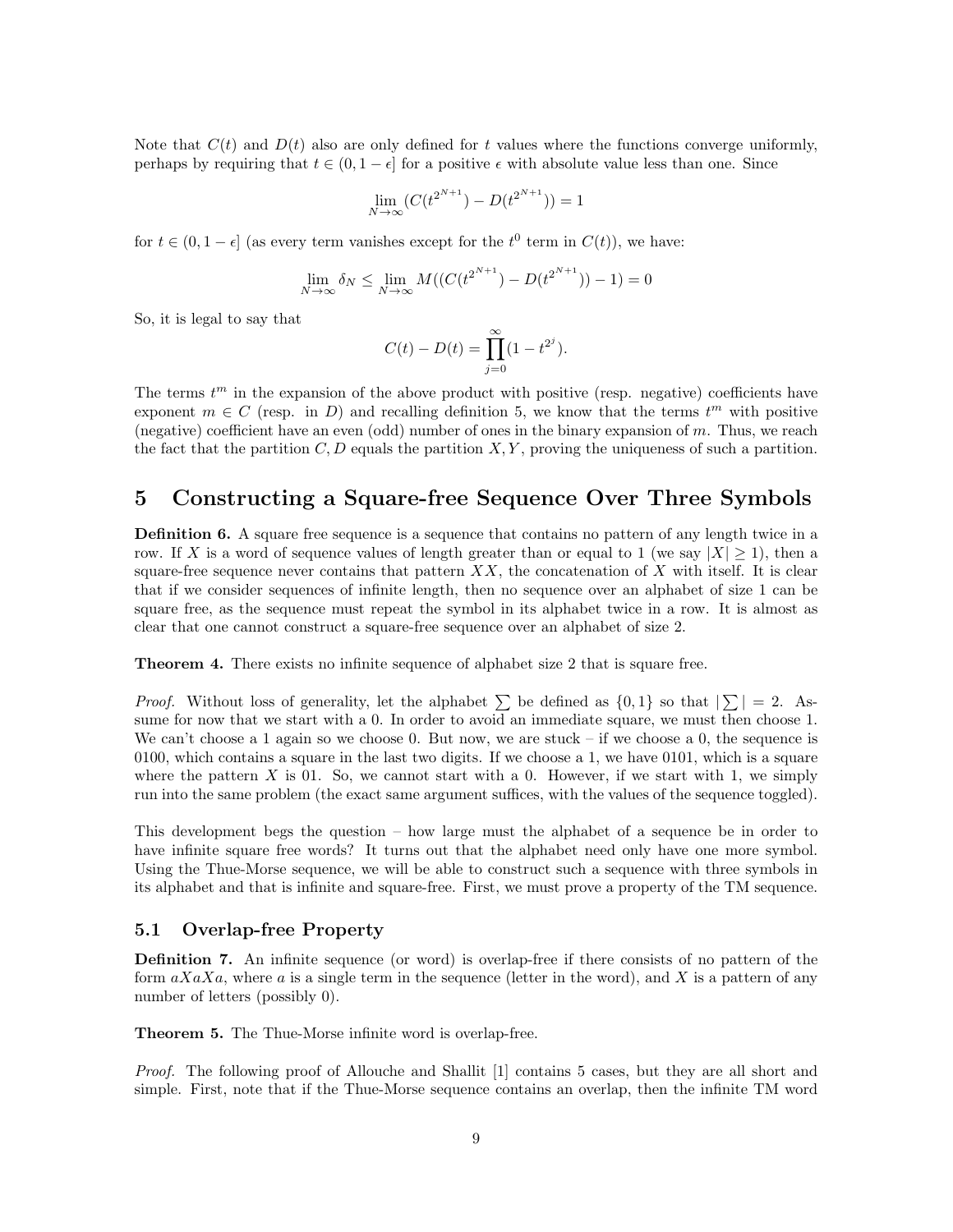can be represented as  $UaXaXaV$ , where U and X are patterns of length 0 or more, and V is a pattern of infinite length. Also, define the numbers k and m, where  $k = |U|$  (the length of U) and  $m = |aX|$ (the length of aX). The overlap that we assume exists means that  $T_{k+j} = T_{k+j+m}$ , for  $0 \leq j \leq m$ . Note that m must be at least one, even allowing for the case when  $|X| = 0$ , as |a| always equals 1. Also note that no matter how complicated an infinite word's overlap is, there must be a smallest m value that yields an overlap. We will take our m value to be the smallest possible m, and find a contradiction. Then there is no smallest  $m$  value such that an overlap occurs and therefore no  $m$ value, no matter how large, such that an overlap occurs. This will prove the non-existence of overlaps.

#### Case 1:  $m$  and  $k$  are even

Let  $m = 2m^*$  and  $k = 2k^*$ . Recall that we know from the overlap definition that  $T_{k+j} = T_{k+j+m}$  for  $0 \leq j \leq m$ . Then, it is clear that  $T_{k+2j^*} = T_{k+2j^*+m}$  for  $0 \leq j^* \leq \frac{m}{2}$ , where  $j = 2j^*$  and when  $j^*$  is an integer. Since k is even, we also have  $T_{2k^*+2j^*} = T_{2k^*+2j^*+2m^*}$  for  $0 \leq j^* \leq m^*$ . Recall from definition 1 that  $T_n = T_{2n}$ . Therefore, we can factor out the two and remove it, obtaining  $T_{k^*+j^*} = T_{k^*+j^*+m^*}$ for  $0 \leq j^* \leq m^*$ . This is the condition for another (smaller) overlap, which contradicts the assumption that m was the smallest possible value that allowed an overlap.

#### Case 2:  $m$  is even and  $k$  is odd

Using the previous notation,  $k = 2k^* + 1$ . Similarly to before, we have  $T_{2k^*+2j^*+1} = T_{2k^*+2j^*+2m^*+1}$ for  $0 \leq j^* \leq m^*$ . By definition 1,  $T_{2\alpha+1} = \overline{T_{\alpha}}$ . Application of this yields  $\overline{T_{k^*+1^*}} = \overline{T_{k^*+1^*+m^*}}$ . So, we have reached the following contradiction:  $T_{k^*+j^*} = T_{k^*+j^*+m^*}$  for  $0 \leq j^* \leq m^*$ 

Now, before looking at the last three cases, we need to define a new sequence, named  $b_n$ , where  $b_n = (T_n + T_{n-1}) \pmod{2}$  for  $n \ge 1$ . Notice that  $b_{4n+2} = (T_{4n+2} + T_{4n+1}) \pmod{2}$ . Since the binary expansions of  $4n + 1$  and  $4n + 2$  have the same number of ones,  $T_{4n+2} = T_{4n+1}$ . Thus,  $b_{4n+2}$  equals either  $(0 + 0)$  mod 2 or  $(1 + 1)$  (mod 2), either of which are equal to 0. We will call this property 1. Reasoning similarly, we have  $b_{2n+1} = 1$ , as  $T_{2n} = \overline{T_{2n+1}}$  (this means that  $b_{2n+1}$  equals  $(0+1)$  (mod 2) or  $(1+0)$  (mod 2), which both equal 1). This is property 2.

#### Case 3:  $m$  is odd and not less than 5

Because we know that  $T_{k+j} = T_{k+j+m}$  for  $0 \leq j \leq m$ , we can use the definition of  $b_n$  to reach  $b_{k+j} = b_{k+j+m}$  for  $1 \leq j \leq m$ . Since m is at least 5, we can choose a value for j such that the residue of  $(k + j)$  (mod 4) is 2. (Since j ranges through at least 4 numbers, it has all possible residues, mod 4. Therefore,  $k + j$  has all possible residues, mod 4, and a value of j exists such that the residue is 2). By property 1,  $b_{k+j} = 0$  for this j value. Notice that  $k+j+m$  is odd, simply because m is odd and  $k + j$  is even, as their sum is congruent to 2 (mod 4). Then, by property 2,  $b_{k+j+m} = 1$ . However, we had earlier that  $b_{k+j} = b_{k+j+m}$ . So, we have arrived at a contradiction.

#### Case 4: m is odd and equals 3

If m is equal to three, then we can say that  $b_{k+j} = b_{k+j+m}$  for  $1 \leq j \leq 3$ , for the same reasons as before. Because j will hold all but one possible residue (mod 4), we can be certain that  $k + j$  will have a residue of either 2 or 3 (or possibly both), mod 4. If  $k + j$  has a residue of 2 for some j, then the reasoning of the above case yields a contradiction. If the residue is three (mod 4), then the residue is also 1 (mod 2). Then, by property 2,  $b_{k+j} = 1$ . However,  $k + j$  is odd as it is congruent to 3 (mod 4). Then,  $k + j + 3$  is even, and by property 1,  $b_{k+j+3} = 0$ . This is a contradiction as we knew earlier that  $b_{k+j} = b_{k+j+m}$  for  $1 \leq j \leq 3$ .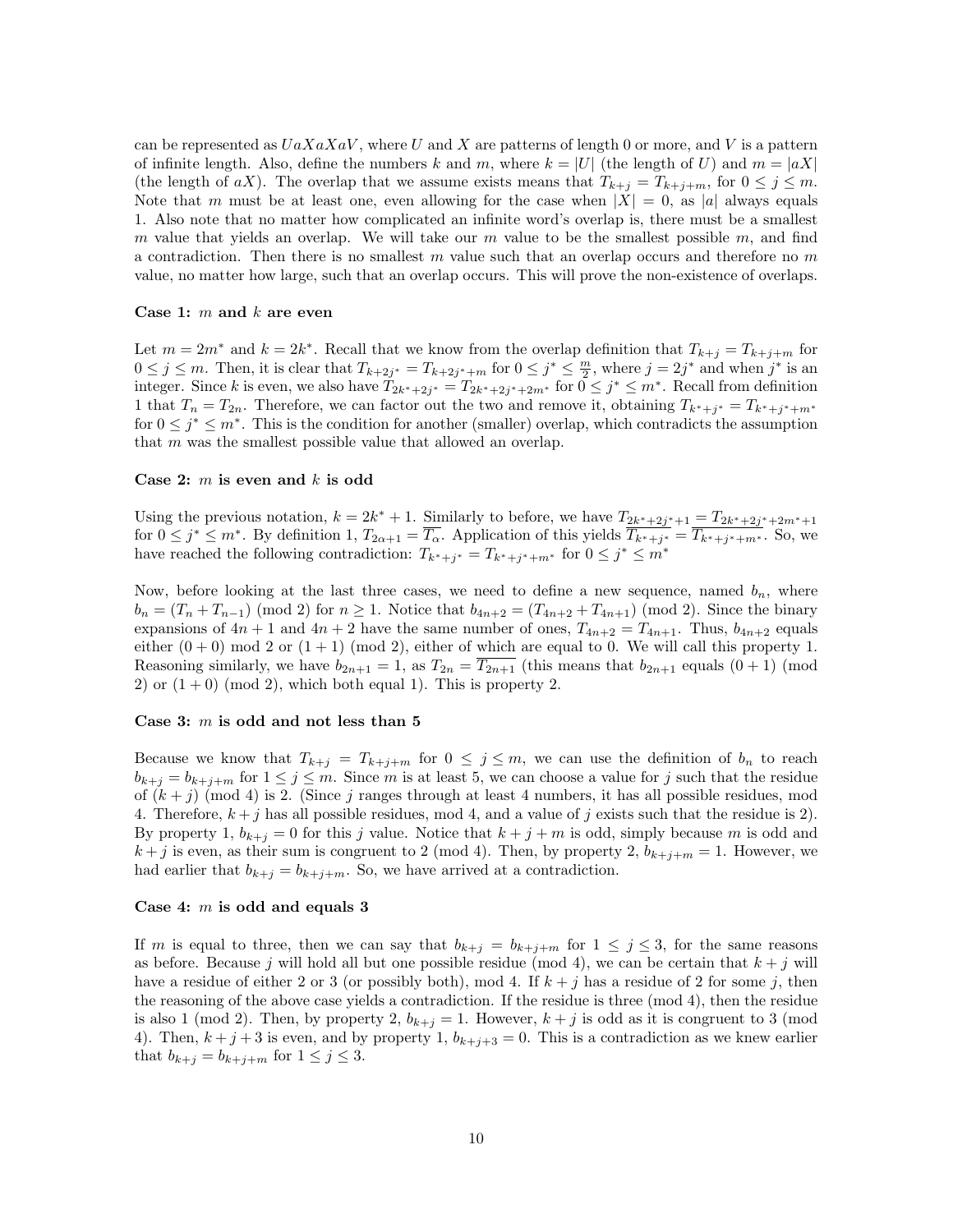#### Case 5:  $m$  is odd and equals 1

If an overlap occurs in this case, then  $T_n = T_{n+1} = T_{n+2}$  for some n. However, if n is even and equals  $2n^*$ , then we have  $T_{2n^*} = T_{2n^*+1}$  from the first equality, which is a contradiction. If n is odd and equals  $2n^* + 1$ , then the second equality gives us the same contradiction:  $T_{2n^*} = T_{2n^*+1}$ .

This completes the proof that the Thue-Morse sequence is overlap-free. This yields an immediate consequence.

Corollary 1. The Thue-Morse sequence is cube-free and non-periodic.

Proof. If the TM sequence contained three identical terms in a row, or if the TM sequence was eventually periodic, then the TM sequence would have an overlap.

Now that the rather lengthy proof is behind us, we can quickly construct a square-free sequence over an alphabet of size three.

#### 5.2 The Square-free Sequence

**Definition 8.** Define the sequence  $c_n$ , such that  $c_n$  is the number of 1's between the nth and  $(n+1)$ st zeroes. Note that this sequence starts with  $n = 1$ , as there is only a first zero, not a zeroth zero. The sequence  $c_n$  starts like: 2, 1, 0, 2, 0, 1, .... We know that this sequence contains only three symbols as there can be no number less than zero (obvious) or greater than three (as this would require the TM sequence to have an overlap). Now, to show that  $c_n$  is square-free, assume there is a square where the pattern P is repeated twice in a row. Denote the pattern of P to be  $p_1p_2...p_n$ . Then, we know that at some point in the TM sequence, we have:

 $01^{p_1}01^{p_2}0...01^{p_n}01^{p_1}01^{p_2}0...01^{p_n}0$ 

(The exponentiation of a term in the sequence simply means to concatenate it that number of times.) The only thing left to do to reach a contradiction is to note that this would constitute an overlap in the TM sequence, where in the above  $UaXaXaV$  notation, U is everything before this subsequence (U could be of zero length), a is  $0$ , X is  $1^{p_1}01^{p_2}0...01^{p_n}$ , and V is the infinite string after the subsequence. So, we have found a sequence of three symbols that is square-free, and interestingly enough, it is extremely closely related to the TM sequence.

## 6 A Final Application

Consider the following sequence of rational numbers, first considered in 1978 [10,12]:

$$
\frac{1}{2}, \frac{\frac{1}{2}}{\frac{3}{4}}, \frac{\frac{1}{2}}{\frac{5}{4}} = \frac{\left(\frac{\left(\frac{1}{2}\right)}{\left(\frac{3}{4}\right)}\right)}{\left(\frac{\left(\frac{5}{4}\right)}{\left(\frac{5}{8}\right)}\right)}, \dots
$$

We will find what this infinite sequence converges to using the Thue-Morse sequence (Allouche and Shallit [1]). We can consider the given long division strings as being a single fraction with a single numerator and denominator consisting of different values. Let's call this simplified fraction the SSF, which stands for standard simplified fraction. For example,  $SSF_k$ , which equals the SSF of the  $k^{th}$ term equals  $\frac{1*4}{2*3}$  for  $k = 1$ . Note that any SSF contains only one division sign. The first challenge is to find which numbers appear in the numerator and denominator of  $SSF_k$ . However, we can see that 1 always appears in the numerator and 2 always appears in the denominator. Then, the 3 and the 4 are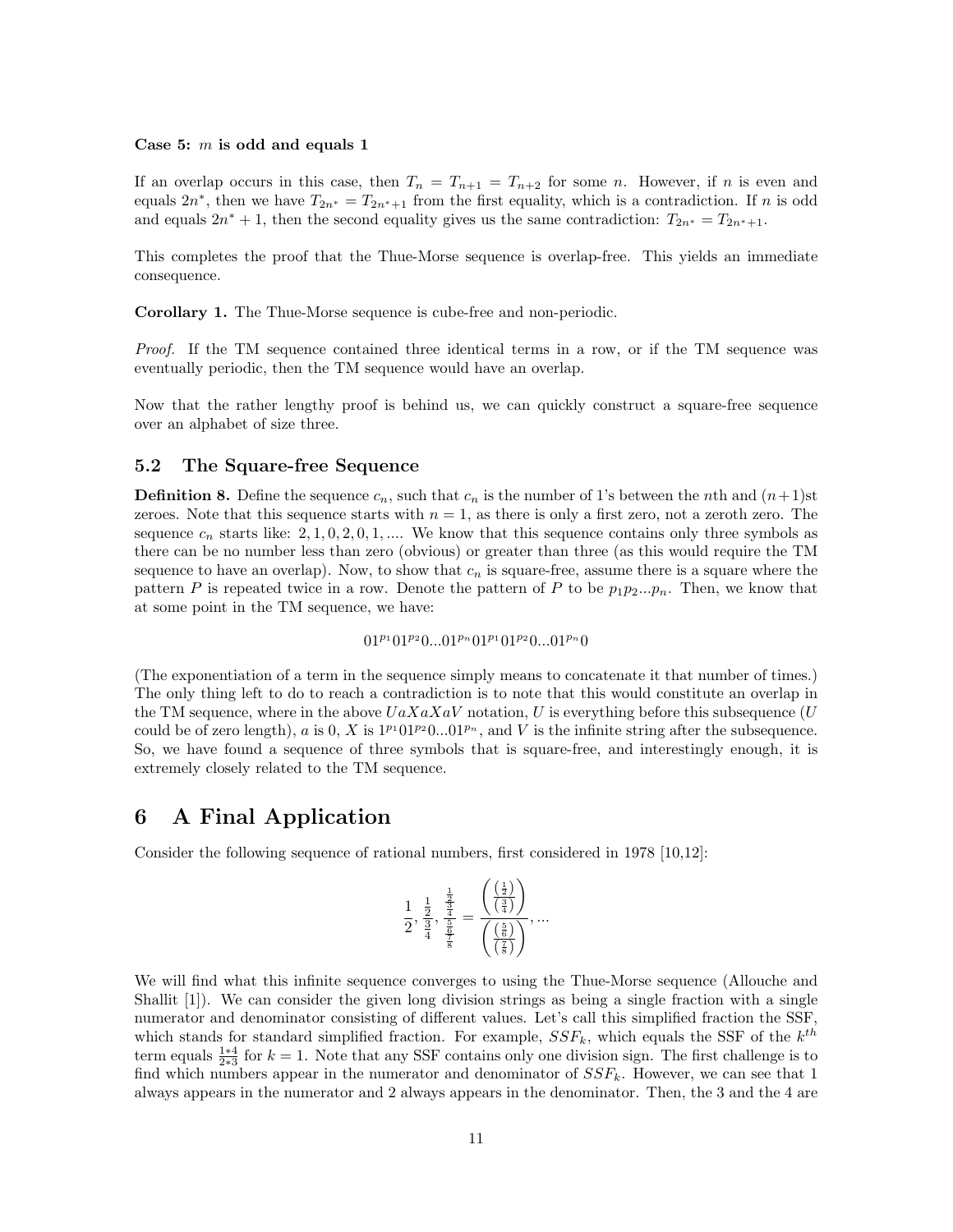in the opposite positions as the 1 and 2, due to the division sign. Similarly, the next group of numbers are in the opposite positions as the original four numbers. This process continues, and it is easy to see that definition 3 describes this pattern perfectly well. One could also consider a sequence of two symbols, + and −. If we are looking at the  $k^{th}$  term of the original sequence of rational numbers, then there are  $2^{k+1}$  numbers in the fraction, half of which are in the numerator (or denominator) of the SSF. If the sequence over the terms + and  $-$  assigns a + to the integers that will end up being multiplied in the numerator of the SSF for a given term  $k$  and assigns a  $-$  to integers that end up in the denominator, then it is clear that the sequence of +'s and  $-$ 's for the numbers 1 through  $2<sup>k</sup>$  is the opposite of the sequence values for the numbers  $2^k + 1$  through  $2^{k+1}$ , due to the flipping that occurs by the largest division sign. Note that, just like the Thue Morse sequence, this property (which is equivalent to definition 3) holds at all levels – not only along the single division sign of the SSF, but along every division sign in the term before simplification to a SSF. (Every division sign seperates  $2<sup>j</sup>$ integers for some  $j$ .) Therefore, the TM sequence can be used to determine which integers are in the numerator and denominator of the SSF; the  $k^{th}$  term of the above sequence of rational numbers is simply the following:

$$
\prod_{n=0}^{2^{k+1}} (n+1)^{(-1)^{T_n}}.
$$

One can also consider quotients of two numbers (instead of single numbers) to be the smallest units of the sequence terms. (Now, the + and − symbols would be assigned to rational numbers consisting of a single integer in the numerator and denominator, and would denote whether the fraction was to appear inverted or not in the SSF.) By making this change and by taking the limit, one can also see that the limit of the sequence of rational numbers is:

$$
\prod_{n=0}^{\infty} \left(\frac{2n+1}{2n+2}\right)^{(-1)^{T_n}}
$$

.

.

,

We will now see that this infinite product converges to a non-zero finite number. First, take logs in order to convert into a sum.

$$
log\left(\prod_{n=0}^{N}\left(\frac{2n+1}{2n+2}\right)^{(-1)^{T_n}}\right) = \sum_{n=0}^{N}(-1)^{T_n}log\left(\frac{2n+1}{2n+2}\right) = -\sum_{n=0}^{N}(-1)^{T_n}\left(-log\left(1-\frac{1}{2n+2}\right)\right)
$$

Note that Dirichlet's test [5], tells us that the series converges, as the  $-log\left(1-\frac{1}{2n+2}\right)$  term is decreasing to zero and the  $(-1)^{T_n}$  term's partial sums are bounded in absolute value by 1 (as after any even number of terms, the same number of ones and zeroes have appeared in the TM sequence). So, we have the convergence of the sum. Say that it equals  $\beta$ . Then, our product equals  $e^{\beta}$ , which is finite and non-zero. Let  $D = e^{\beta}$  be the quantity that we are considering. Then,

$$
D = \prod_{n=0}^{\infty} \left(\frac{2n+1}{2n+2}\right)^{(-1)^{T_n}}
$$

Define

$$
E = \prod_{n=1}^{\infty} \left( \frac{2n}{2n+1} \right)^{(-1)^{T_n}}
$$

which converges due to the convergence of

$$
-\sum_{n=1}^{\infty}(-1)^{T_n}\left(-\log\left(1-\frac{1}{2n+1}\right)\right).
$$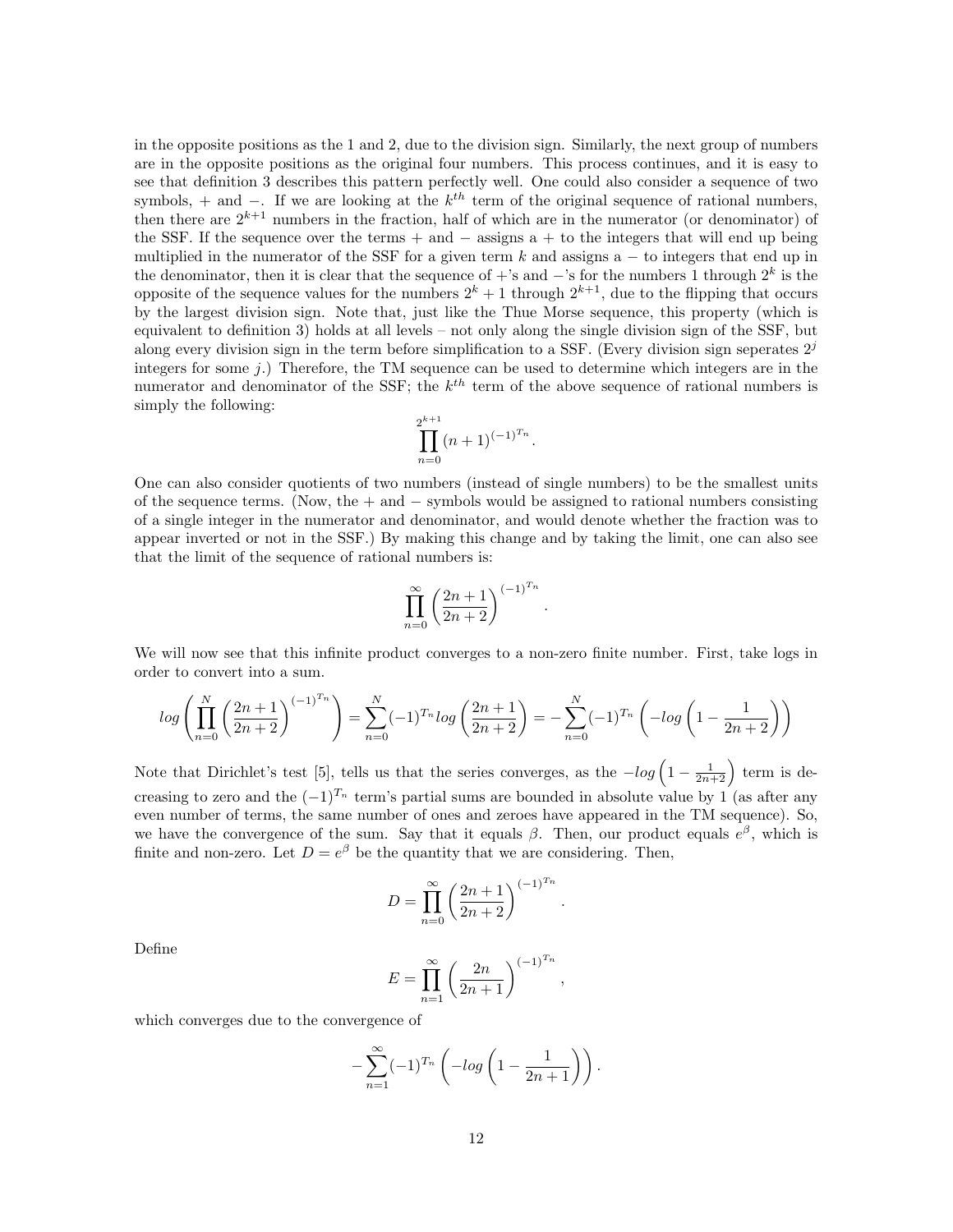Then, we multiply to get:

$$
DE = \frac{1}{2} \prod_{n=1}^{\infty} \left( \frac{n}{n+1} \right)^{(-1)^{T_n}}
$$

.

.

Seperation of the product into even and odd terms yields

$$
DE = \frac{1}{2} \prod_{n=0}^{\infty} \left( \frac{2n+1}{2n+2} \right)^{(-1)^{T_{2n+1}}} \prod_{n=1}^{\infty} \left( \frac{2n}{2n+1} \right)^{(-1)^{T_n}}
$$

Then, since  $T_n \neq T_{2n+1}$ , we can see from this latest form that  $DE = \frac{1}{2}D^{-1}E$ , which implies that  $D = \frac{\sqrt{2}}{2}$ . So, we have reached the amusing result:

Theorem 6.

$$
\frac{\frac{\left(\frac{1}{2}\right)}{\left(\frac{3}{4}\right)}}{\frac{\frac{1}{2}}{\frac{2}{2}}} = \frac{\frac{\left(\frac{5}{8}\right)}{\left(\frac{7}{8}\right)}}{\frac{1}{2}} = \prod_{n=0}^{\infty} (n+1)^{(-1)^{T_n}} = \prod_{n=0}^{\infty} \left(\frac{2n+1}{2n+2}\right)^{(-1)^{T_n}} = \frac{\sqrt{2}}{2}.
$$

## 7 Generalizations

It should be mentioned that the Thue-Morse sequence can be generalized into other bases. The version of the sequence discussed was defined by the sum of the digits of the binary representation of an integer, mod 2. However, general TM sequence are defined as the sum of digits of the base  $k$ , mod m. Our special case where  $k = m = 2$  was proven to be overlap-free, but this is not true for general TM sequences. In fact, Allouche and Shallit [2] proved that a Thue-Morse sequence is overlap-free if and only if  $m \geq k$  (for  $k \geq 2$  and  $m \geq 1$ ). For further information on infinite products like the one discussed in the previous section, see [3,4,11]. Finally, the TM sequence can also be shown to be closely related to important features of the Mandelbrot set and to be tightly linked to the Koch curve [8].

## 8 Acknowledgements

The author is pleased to thank Professors Jeffrey Shallit (University of Waterloo, Ontario) and Ralph Greenberg (University of Washington, Seattle) for their prompt answers to various queries.

## 9 References

.[1] Allouche, J.-P. and Shallit, J. Automatic Sequences: Theory, Applications, Generalizations. Cambridge, England: Cambridge University Press, 2003.

.[2] J.-P. Allouche and J. Shallit, Sums of digits and overlap-free words, in preparation.

.[3] J.-P. Allouche and J. Shallit, Infinite Products Associated with Counting Blocks in Binary Strings, J. London Math. Soc. (1989) s2-39 (2): 193-204.

.[4] Allouche, J.-P. "Series and Infinite Products Related to Binary Expansions of Integers." 1992.